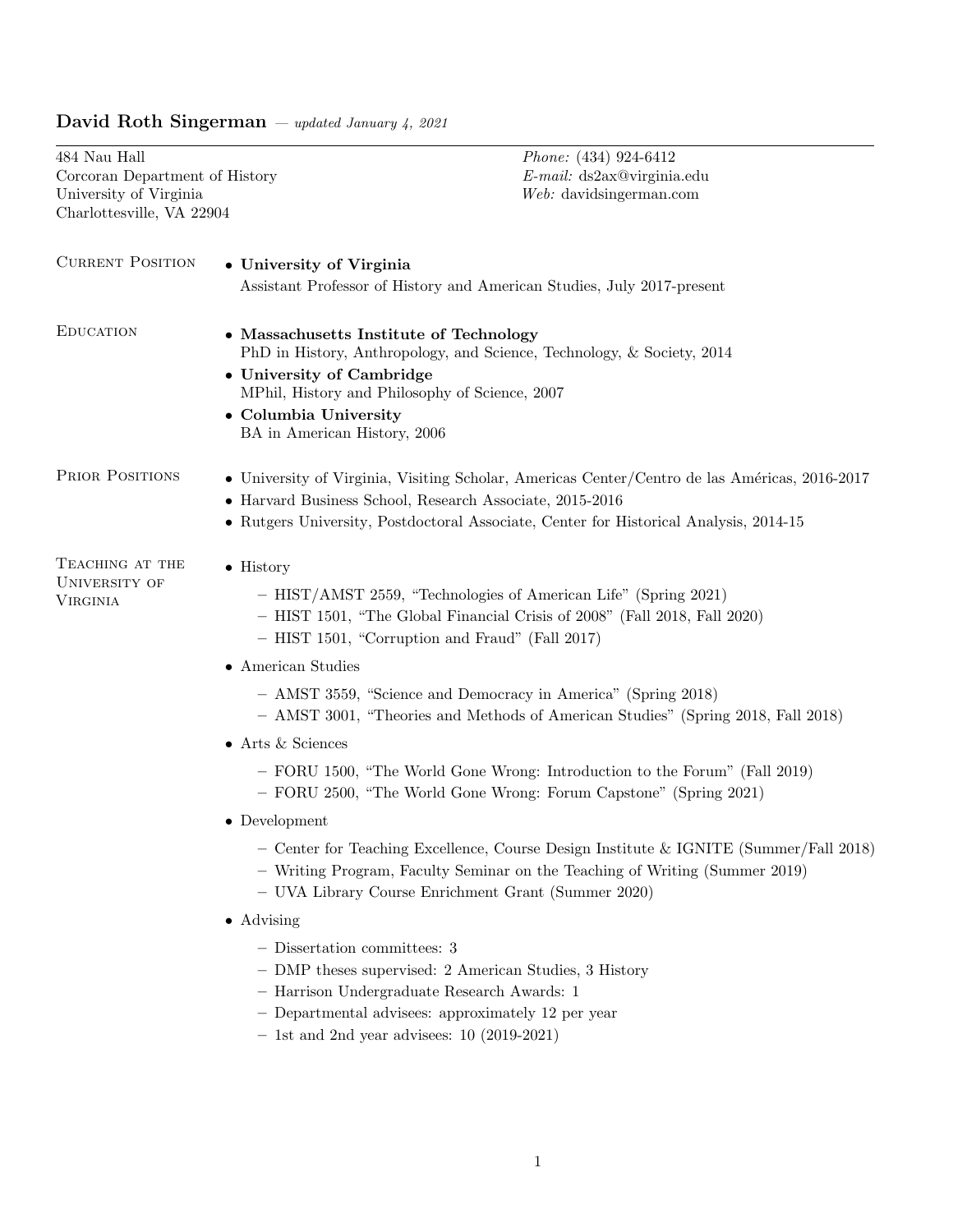SERVICE AT THE UNIVERSITY OF Virginia

- Corcoran Department of History
	- Co-organizer, MADCAP history of capitalism workshop, 2017-present
- Department of American Studies
	- Departmental assessment director, 2019-present
	- Pizza and Praxis coordinator, fall 2019-present
- UVA-CLEAR (Corruption Lab on Ethics, Accountability, and the Rule of Law)
	- Led search for a CLEAR/History postdoctoral associate, 2018-2019
	- Managed postdoctoral associate for CLEAR/History Department, 2019-2021
	- Organized CLEAR lunchtime workshops, 2019-present
	- Organized and funded CLEAR graduate fellowships, 2020-2021
- Civic service
	- Visited approximately a dozen classes annually to register students to vote, 2017-present

**ACADEMIC PUBLICATIONS** 

- Since appointment
	- "Who's Afraid of the Dark Sugar?," essay for the collection Acquired Tastes: Stories About the Origins of Modern Food, ed. Benjamin Cohen, Anna Zeide, and Michael Kideckel (MIT Press, forthcoming)
	- "The Reproducibility Crisis in the Age of Digital Medicine" (with Aaron Stupple and Leo Anthony Celi), npj Digital Medicine 2, no. 1 (January 29, 2019): 2. [Click here to read](https://www.nature.com/articles/s41746-019-0079-z) [the article.](https://www.nature.com/articles/s41746-019-0079-z)
	- "Sugar machines and the fragile infrastructure of commodities in the nineteenth century," Osiris vol. 33 (2018), special issue on"Science and Capitalism: Entangled Histories."
- Prior to appointment
	- "The Limits of Chemical Control in the Caribbean Sugar Factory," Radical History Review no. 127, "Political Histories of Technoscience," January 2017.
	- "Keynesian Eugenics and the Goodness of the World," Journal of British Studies 55, no. 3, July 2016.
	- "Science, Commodities, and Corruption in the Gilded Age," Journal of the Gilded Age and Progressive Era 15, no. 3, July 2016. (Awarded the 2018 Treasury Historical Association 1500 Penn Prize.)
	- "Inventing Purity in the Atlantic Sugar World, 1860-1930," *Enterprise & Society* 16, no. 4, December 2015.
	- "'A Doubt is At Best an Unsafe Standard': Measuring Sugar in the Early Bureau of Standards," NIST Journal of Research, January 2007.

## PUBLIC WRITING • Since appointment

- "There's Something Fishy about U.S.-Canada Trade Wars," The Atlantic online, 14 June 2018. [Click here to read the article.](https://www.theatlantic.com/international/archive/2018/06/america-canada-tariff-herring/562844/)
- "Zones of Doubt: What we can learn about trade policy from a misbegotten 19th century effort to quantify the chemical properties of wool," Bunk, 2 October 2018, [Click here to](https://www.bunkhistory.org/resources/3212) [read the article.](https://www.bunkhistory.org/resources/3212)
- $-$  "The Sugar Tramp: One man's obsession with the ephemera of his industry," Bunk, 10 January 2018, [Click here to read the article](https://www.bunkhistory.org/resources/1639)
- "The Other End of the Telescope: Considering astronomy's history from the shadow of the Arecibo Observatory reveals the discipline's intimate ties to imperialism," Bunk, 24 November 2017, [Click here to read the article.](https://www.bunkhistory.org/resources/1445)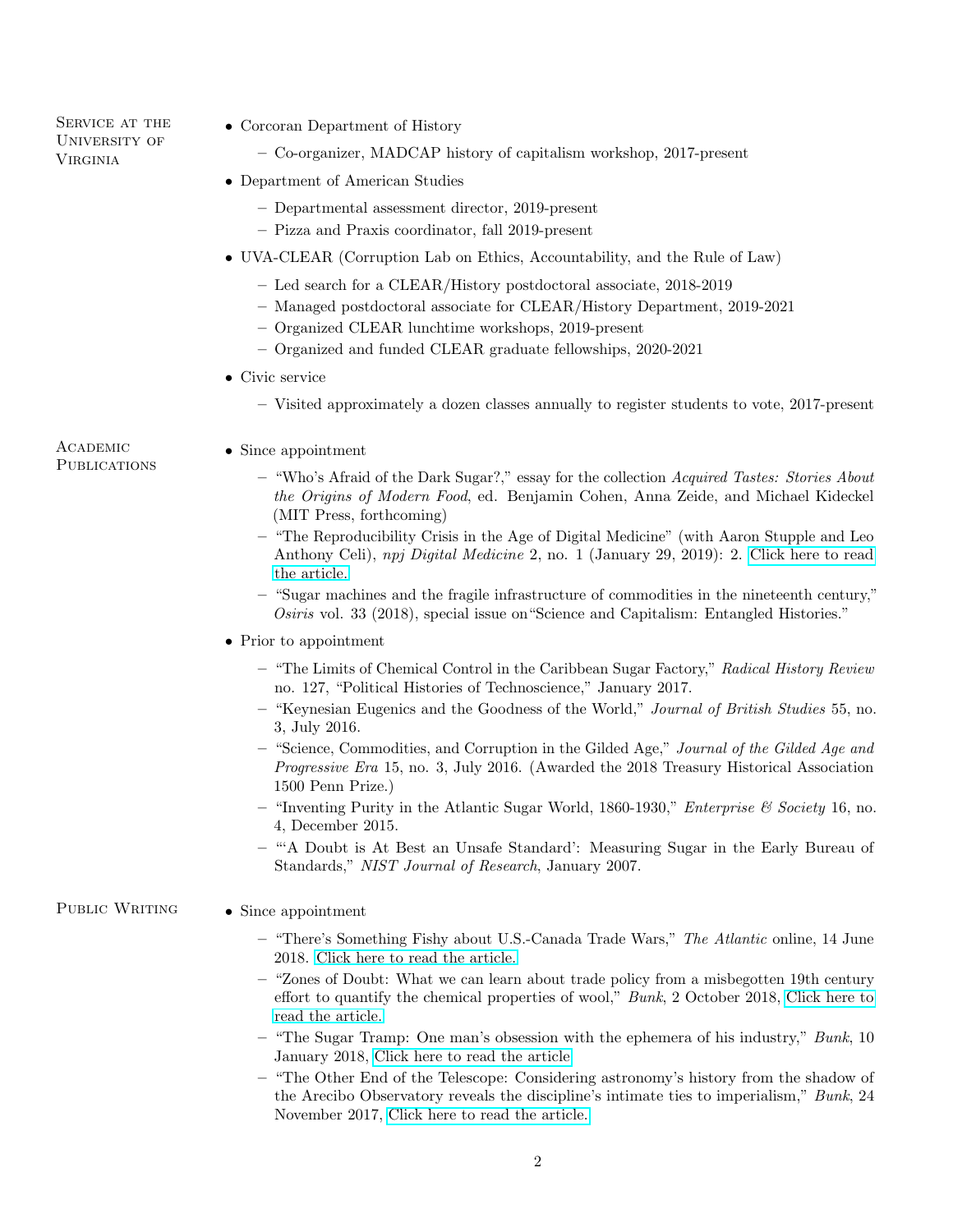- "When Science Was Big: This year's Nobel Prize in physics is a blast from the past of Cold War-era research investment. Is that era gone for good?" Bunk, 19 October 2017, [Click here to read the article.](https://www.bunkhistory.org/resources/1185)
- Prior to appointment
	- $-$  "The Shady History of Big Sugar," Op-Ed, The New York Times, 17 September 2016. [Click here to read the article.](https://www.nytimes.com/2016/09/17/opinion/the-shady-history-of-big-sugar.html)
	- Blogger for "American Science" (official blog of the Forum for the History of Science in America), http://americanscienceblog.com, September 2014-present.
- The Purity Machine: Science and Corruption in the American Sugar Empire, book manuscript.

# **PROGRESS**

Works in

- REVIEWS Since appointment
	- Review of Daniel B. Rood, The Reinvention of Atlantic Slavery: Technology, Labor, Race, and Capitalism in the Greater Caribbean (Oxford University Press, 2017), in the World Sugar History Newsletter 51 (March 2019).
	- Review of Megan Raby, American Tropics: The Caribbean Roots of Biodiversity Science (University of North Carolina Press, 2017), New West Indian Guide 93, nos. 1-2 (2019).
	- Review of Adrian Leonard & D. Pretel, eds., The Caribbean and the Atlantic World Economy: Circuits of Trade, Money and Knowledge, 1650-1914 (London: Palgrave Macmillan, 2015), in the World Sugar History Newsletter 49 (March 2018).
	- Review of Bruce E. Baker and Barbara Hahn, The Cotton Kings: Capitalism and Corruption in Turn-of-the-Century New York and New Orleans (Oxford University Press, 2016), in American Nineteenth-Century History 19, no. 2 (2018).
	- Prior to appointment
		- Review of April Merleaux, Sweetness and Civilization: American Empire and the Cultural Politics of Sweetness (University of North Carolina Press, 2015), in Agricultural History 90, no. 3 (summer 2016).
		- Review of C. Allan Jones and Robert V. Osgood, From King Cane to the Last Sugar Mill: Agricultural Technology and the Making of Hawai'i's Premier Crop (University of Hawai'i Press, 2015), in Hawaiian Journal of History (2016).
		- "Social History of Knowledge in the Slaveholding Atlantic World," review of Daniel Rood, "Plantation Technocrats: A Social History of Knowledge in the Slaveholding Atlantic World" (PhD dissertation, University of California - Irvine, 2010), at dissertationreviews.org, April 2012.

Invited Talks and **PRESENTATIONS** • Since appointment

- "Sugar!" UVA Medical Center Hour. 6 March 2019. [Click here to watch the talk.](https://www.youtube.com/watch?v=1ETmlpnEVa4&t=915s)
- "Stolen sugar, smuggled herring, and other lessons in corruption from the Gilded Age." United States Department of the Treasury, Treasury Historical Association 1500 Penn Prize Lecture. 6 February 2019.
- "Sugar," at Edible Environments summer school, Concordia University, Montreal. 10 July 2018.
- "Sugar, science, and the history of capitalism," Department Seminar, History and Philosophy of Science, University of Cambridge. 1 February 2018.
- Prior to appointment
	- "Inventing Purity in the Atlantic Sugar World, 1860-1930," Coleman Prize Plenary Session, Association of Business Historians Annual Meeting, Exeter, UK. 3 July 2015.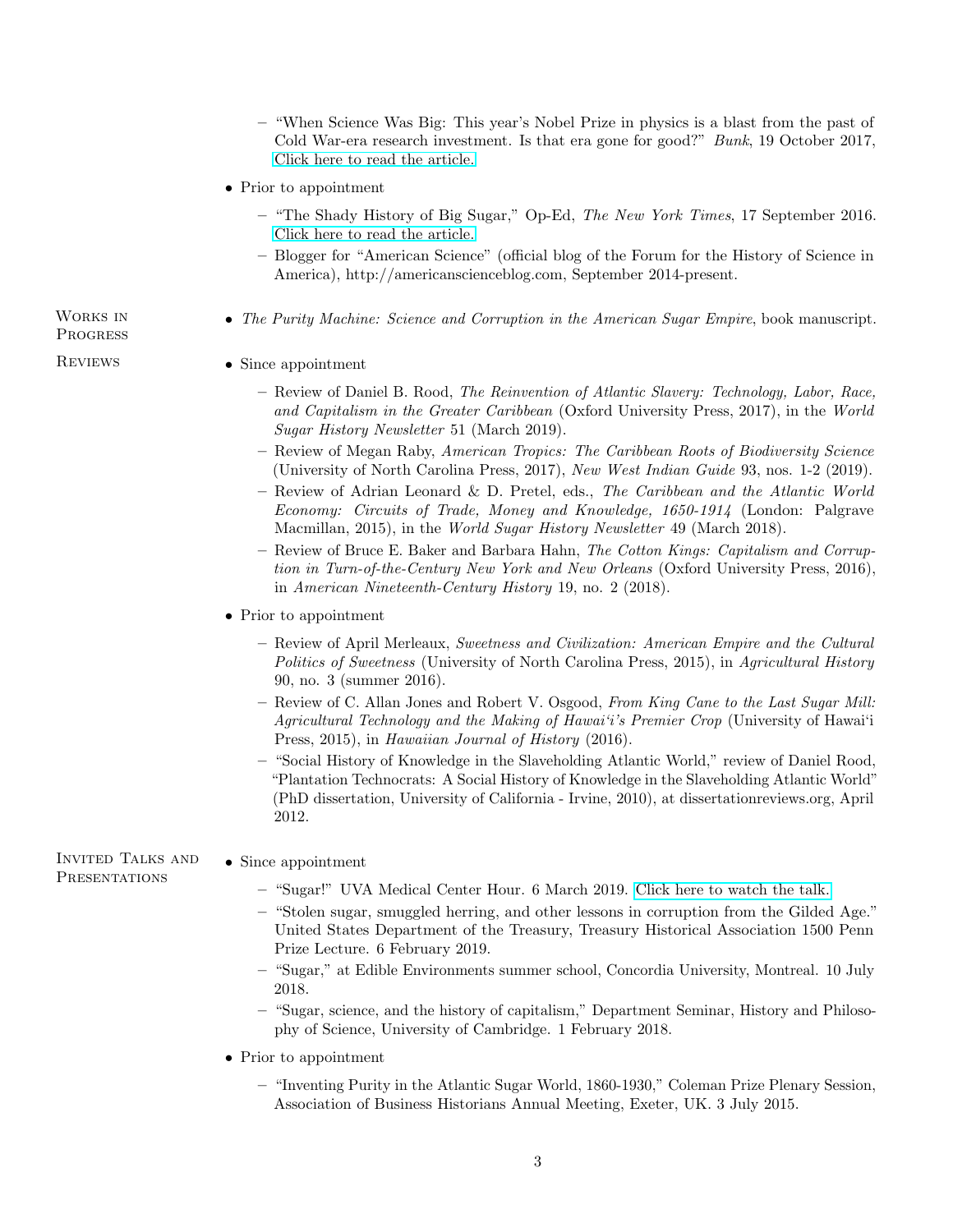- "Inventing Purity in the Atlantic Sugar World, 1860-1930," Krooss Prize Plenary Session, Business History Conference, Miami, Florida. 26 June 2015.
- "Purity and Power in the American Sugar Empire," Lafayette College, Easton, PA. 23 April 2015.

**CONFERENCE** PRESENTATIONS AND ROUNDTABLES

- Since appointment
	- Presentation title TBD, History of Science Society/Society for the History of Technology 2020 Joint Meeting, New Orleans (postponed to 2021).
	- "How Hawaiian sugar colonized the Caribbean," American Society for Environmental History Annual Meeting, Columbus, OH. 13 April 2019.

## • Prior to appointment

- "The Limits of Control in the Ingenio Central, 1860-1935." Association of Caribbean Historians 2016 Conference, Havana, Cuba. June 2016.
- "Sugar Work and Scientific Control in Puerto Rico and Hawaii, 1875-1920." Organization of American Historians 2016 Annual Meeting, Providence, Rhode Island. April 2016.
- "Local Laboratories and Global Standards in the Sugar Trade, 1907-1930." Business History Conference 2016 Annual Meeting, Portland, Oregon. March 2016.
- "Frozen Herring and the Gilded Age State." American Society for Environmental History 2015 Annual Conference, Washington, D.C. 19 March 2015.
- "Sweetness and Control: Chemists in the Sugar Market." American Historical Association 2015 Annual Meeting, New York. 4 January 2015.
- "Sugar, Labor, and Chemical Control in the Caribbean." Small Conference on Labor and Empire (sponsored by Labor: Studies in Working-Class History of the Americas), University of California, Santa Barbara. 15 November 2014.
- "Fraud, Suspicion, and Control in the Nineteenth-Century Atlantic Sugar Trade." Beyond Sweetness: New Histories of Sugar in the Early Atlantic World, John Carter Brown Library, Brown University. 25 October 2013.
- "Corruption and control in the 19th-century sugar trade." Business History Conference 2013 Annual Meeting, Columbus, Ohio. 22 March 2013.
- "Chemical control in the Atlantic sugar trade." 3 Societies Conference (Joint meeting of the History of Science Society, British Society for the History of Science, and Canadian Society for the History and Philosophy of Science), Philadelphia, Pennsylvania. 13 July 2012.
- "A factory in miniature: Sugar and machines in Glasgow and Cuba." North American Conference on British Studies, Denver, Colorado. 18 November 2011.
- "Lance Armstrong, Floyd Landis, and the 'Doper's Regress' in Professional Cycling." 2011 Conference of the British Society for the History of Science, Exeter, UK. 15 July 2011.
- "'Any ass can manage a sugar factory': The nature of 'chemical control'." Workshop on the History of the Environment, Agriculture, Technology, and Science, University of Wisconsin-Madison (WHEATS). 9 October 2010.
- "'Any ass can manage a sugar factory': Labor, Efficiency, and Chemical Control." The History of Capitalism in the United States, Harvard University. 8 November 2008.
- "A Room of One's Own Polariscope, or: Is Pure Sugar in Barbados Still Pure in Berlin?" 27th Symposium of the Scientific Instrument Commission, Centre for the History of Science, University of Lisbon. 20 September 2008.

### • Since appointment

Panels Chaired or **ORGANIZED** 

Conferences and

– (chair) "Histories of Data and the Data of History," History of Science Society/Society for the History of Technology 2020 Joint Meeting, New Orleans (postponed to 2021)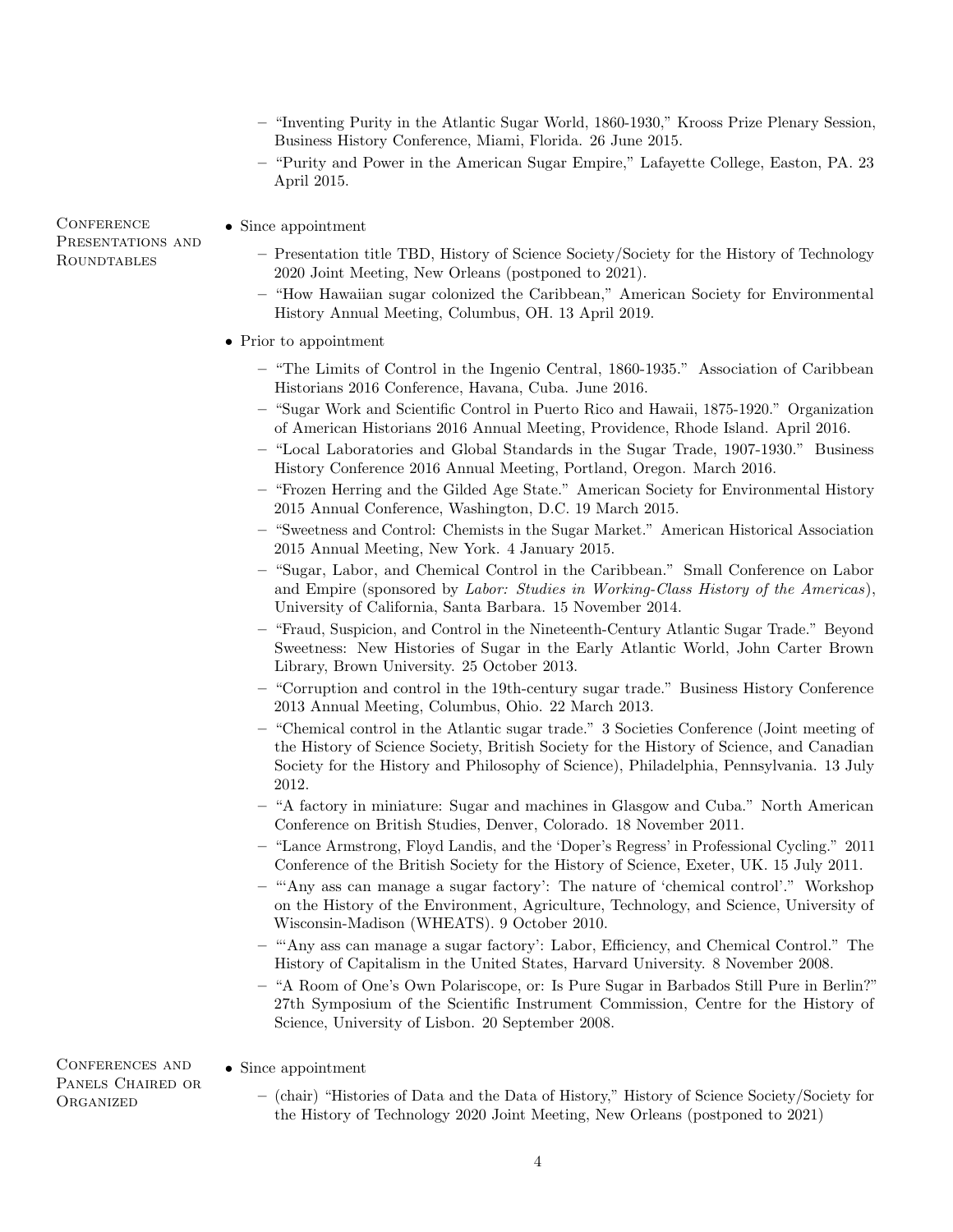|  |  | $-$ (chair) "Labor Control as Management Strategy,", Business History Conference 2020 |  |  |  |
|--|--|---------------------------------------------------------------------------------------|--|--|--|
|  |  | Annual Meeting, Charlotte (postponed to 2021)                                         |  |  |  |

- (organizer and chair) "After Mar´ıa: What Environmental History can Learn from the Caribbean," American Society for Environmental History Annual Meeting. Columbus, OH. 10-13 April 2019.
- Prior to appointment
	- (organizer) "Measuring Nature: Commodities and Standards," Business History Conference 2016 Annual Meeting, Portland, Oregon. March 2016.
	- (organizer) "Poisoned and Pissed: Public Scandals and Environmental Regulation," American Society for Environmental History 2015 Annual Meeting, Washington, D.C. 18-22 March 2015.
	- (organizer) "The Authority of Science at the Edges of Empire." American Historical Association 2015 Annual Meeting, New York. 4 January 2015.
	- (organizer) "Global Technologies of Commodification." Business History Conference 2013 Annual Meeting, Columbus, Ohio. 22 March 2013.
	- (organizer) Workshop on the History of the Environment, Agriculture, Technology, and Science (WHEATS). Massachusetts Institute of Technology, October 2011.

Research Grants, Fellowships, and Prizes

- Treasury Historical Association 1500 Penn Prize, 2018
- New York Public Library Short-Term Research Fellowship, 2017
- Krooss Prize for Best Dissertation in Business History, Business History Conference, 2015
- Coleman Prize for Best Dissertation in Business History, Association of Business Historians (UK), 2015
- Society for the History of Alchemy and Chemistry Research Award, 2014-15
- Massachusetts Historical Society Short-Term Fellowship, 2014-15
- Visiting Fellowship, American Academy of Arts and Sciences, 2014-15 (declined)
- Haas Dissertation Writing Fellowship, Chemical Heritage Foundation, 2012-13
- National Science Foundation (NSF) Doctoral Dissertation Improvement Grant, 2011-14
- Social Science Research Council (SSRC) International Dissertation Research Fellowship, 2011-12
	- MIT Luis Francisco Verges Graduate Fellowship, 2011
	- American Philosophical Society Library Resident Research Fellowship, 2011
	- MIT Center for International Studies Summer Research Grant, 2011 and 2013
	- NSF Graduate Research Fellowship, 2008-11
	- MIT Presidential Graduate Fellowship, 2007-8
	- Prize Research Grant, Centre for History & Economics, King's College Cambridge, 2007-8 (declined)
	- Cambridge Overseas Trust, PhD bursary, 2007-2010 (declined)
	- Carl B. Boyer Prize for Best Essay in the History of Science, Columbia College, Columbia University, 2006
	- Center for the Study of the Presidency, Columbia University Fellowship, 2003-4

TEACHING AT **OTHER INSTITUTIONS** 

- Spring 2016, Instructor, "Science, Technology, and Global Capitalism," University of Pennsylvania
- Fall 2015, Instructor, STS.004, "Intersections: Science, Technology, and the World," MIT
- Spring 2015, Lecturer, History 328, "Science in American Culture," Rutgers University New Brunswick
- Fall 2014, Lecturer, History 251, "History of Science and Society," Rutgers University New Brunswick